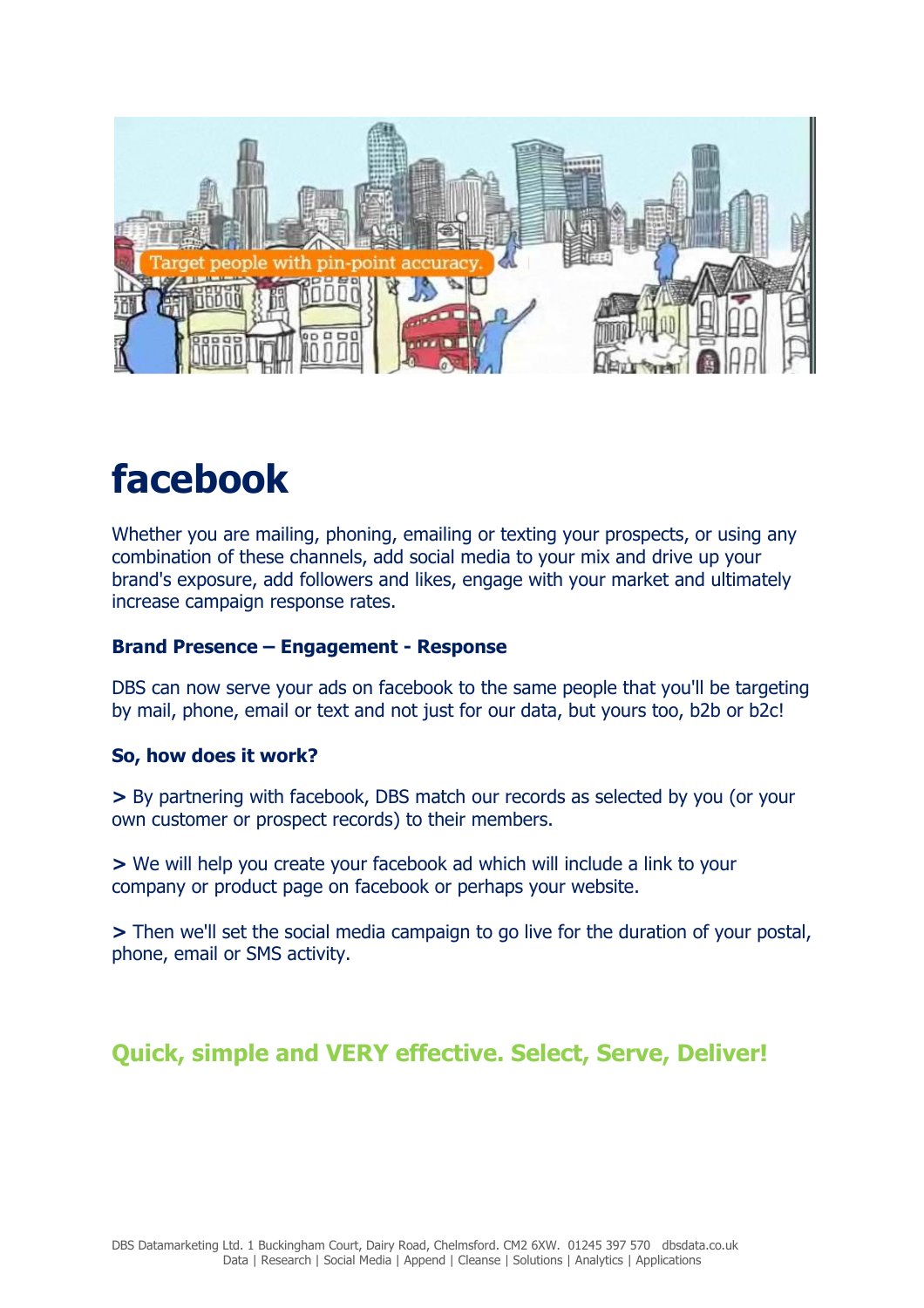# Match Rates?

Typically 70% for b2c and 60% for b2b

#### Where are the ads served?

Here within the right hand panel...

(These will not be served in mobile apps)



Or here within the news feed within mobile apps...

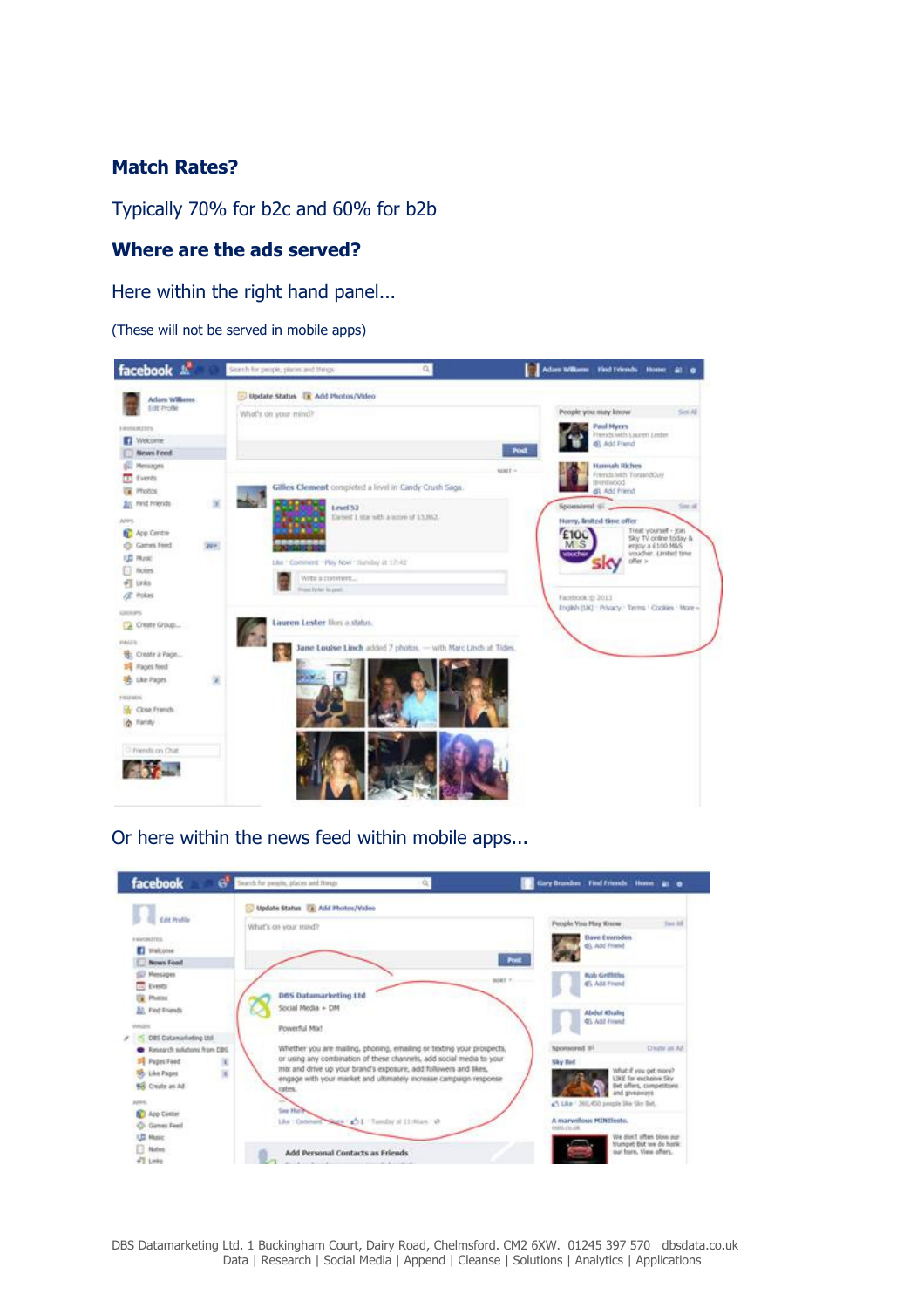#### What makes up an ad?

If in the right hand panel, a headline, an image and a small block of text and this is the layout...



If within the news feed, a fuller ad with fewer limitations...



#### How often will my ad be served?

Depending upon the competition at the time (a bit like Adwords) it will be around 15,000 times per 1,000 so around 15 times to each user on average if the ad is served on the right hand side.

If it is being served to mobile devices the ad will be served once to each user.

#### What sort of reporting will we get?

If the client's link is directed to their website: we will report on number of impressions, ad reach and clicks.

If the client's link is directed to their fb page: we will report on number of impressions, ad reach and clicks and also what the visitor looks at on their fb page and those that click "Like" too.